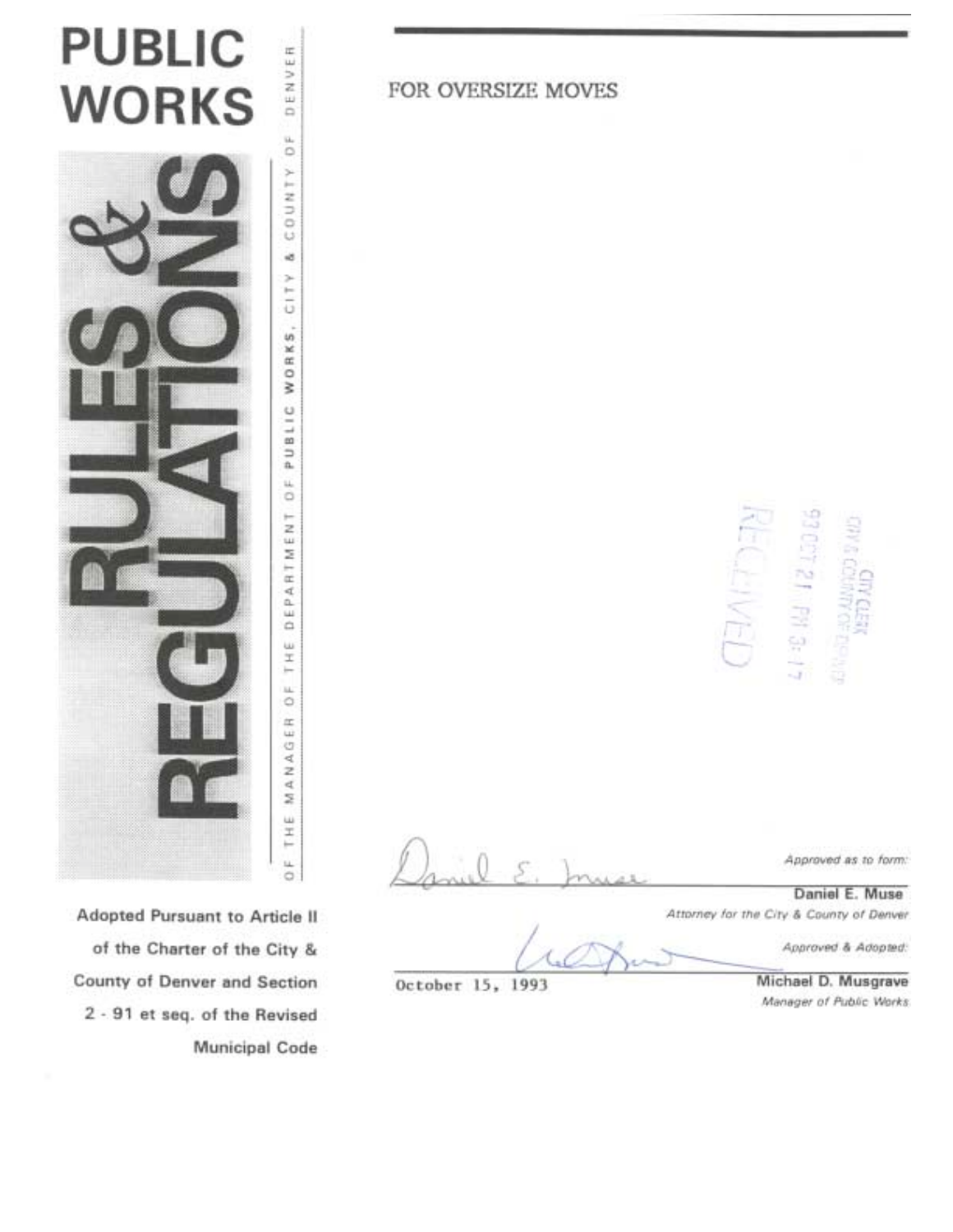# **TRAFFIC ENGINEERING DIVISION DEPARTMENT OF PUBLIC WORKS RULES AND REGULATIONS FOR OVERSIZE MOVES**

## 1. AUTHORITY AND DEFINITIONS

The authority for rules and regulations for oversize moves is Section 54-721 of the Revised Municipal Code. The terms used in the following text shall be defined as follows:

"City Traffic Engineer" shall include persons employed in the office of the City Traffic Engineer and designated by him as his authorized representatives.

"Oversize Moves" shall include vehicles, loads, combinations of vehicles and loads, or any other object having a height, width, or length which exceeds the maximum specified in 54-721.

Dimensions: of an oversize move shall be the overall height, width, and length of a vehicle and load assembled on the street ready to be moved.

"Affected Agencies" shall mean all agencies, corporations, or units of government which have facilities of any kind within or across the right-ofway of a street along which an oversize move is to be routed, or which have jurisdiction over a street, or any of its appurtenances, along which an oversize move is to be routed.

"Working Day" shall mean a day other than Saturday, Sunday, or a Holiday on which city offices are open for business.

"Roadway" shall mean the curb-to-curb width of the street where there are curbs, the width of the pavement and shoulders where there are not curbs, or the width of the ordinarily traveled way where there are not curbs or pavement.

## 2. SIZE CLASSIFICATION

Oversize moves shall be classified in size groups according to the following schedule:

Class A Exceeding the maximum dimensions specified in Section 54-721, but not exceeding fifteen (15) feet in height, fourteen (14) feet in width, or one hundred (100) feet in length. The City Traffic Engineer at this discretion may waive these dimensions to include in Class A oversize moves of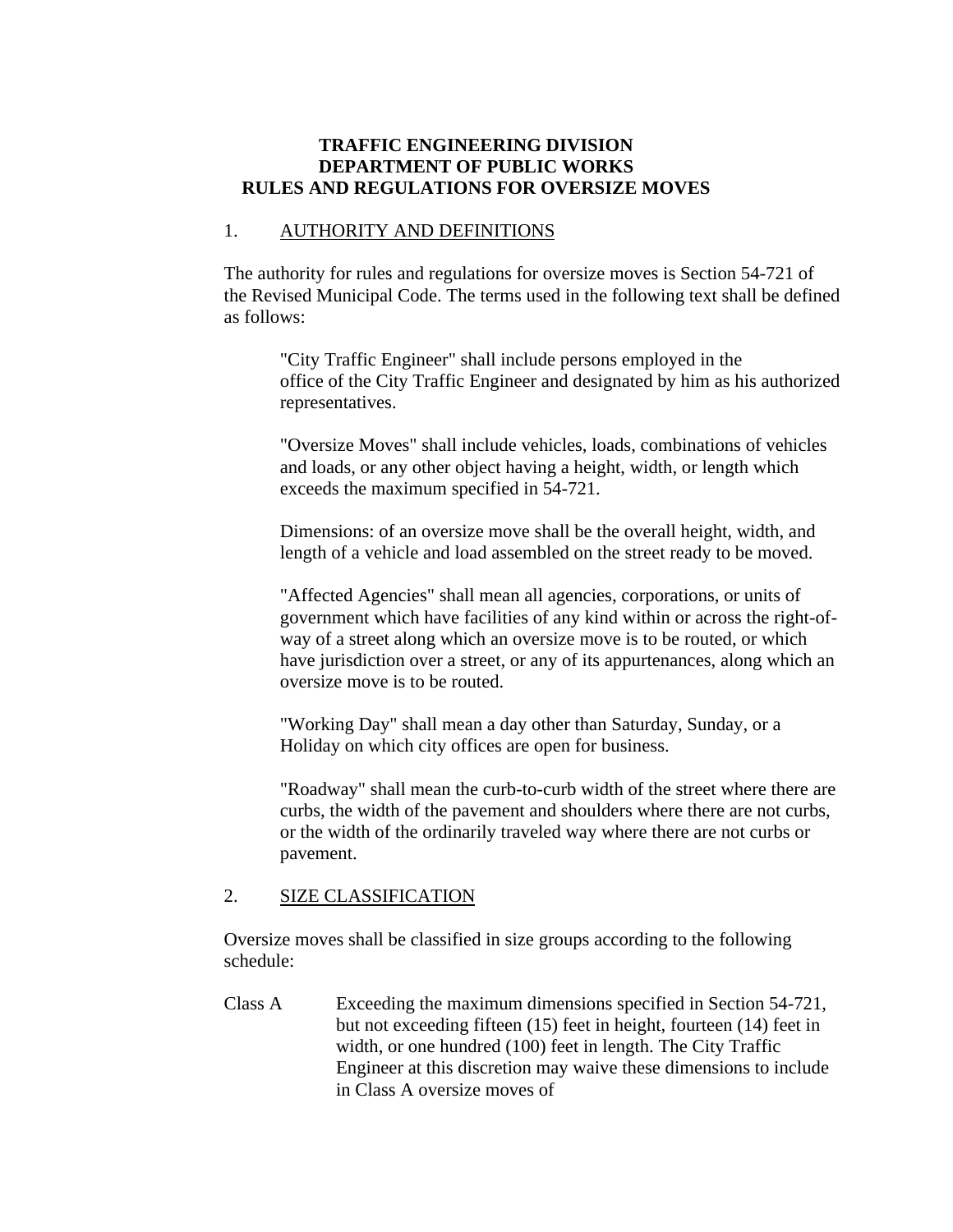dimensions larger than stated along routes where he determines such excesses are unimportant. No oversize move of any size to be transported on dollies may be included in Class A.

Class B Exceeding fifteen (15) feet in height, fourteen (14) feet in width, or one hundred (100) feet in length, but not exceeding twenty-two (22) feet in height, thirty-six (36) feet in width, or one, hundred and thirty (130) feet in length.

The maximum dimensions of any oversize move permitted by the City Traffic Engineer may not exceed the maximum dimensions specified for a Class B move. Further, the City Traffic Engineer may restrict the width of an oversize move to the width of the narrowest roadway over which it is to be moved to avoid damage or injury to persons or property. No oversize move with a height exceeding thirteen (13) feet six (6) inches may be moved on Interstate 25 between Interstate 70 and Evans Avenue.

# 3. APPLICATION

Application for a permit for an oversize move shall be made at the office of the City Traffic Engineer. An application fee shall not be required for a Class A oversize move. A nonrefundable application fee in the amount of \$10.00 will be required for each application for a Class B oversize move, payable at the time of application.

## 4. PERMIT CONDITIONS

A permit shall be completed in the presence of or by the applicant and shall be signed by the applicant indicating agreement with the conditions and limitations contained therein. Conditions and limitations shall include but are not limited to the requirements of date, time, route, police escort, traffic engineering escort, accompanying vehicles, personnel on top of vehicle or load, and such other conditions as may be applicable.

## 5. SECTION OF ROUTE

The applicant shall determine a safe and efficient route for his proposed move, but the City Traffic Engineer may suggest superior alternate routes where such are available. Class B oversize moves are prohibited on freeways. Class A moves on freeways must maintain the posted minimum speed limits, or be escorted at off-peak hours. Movers shall make every effort to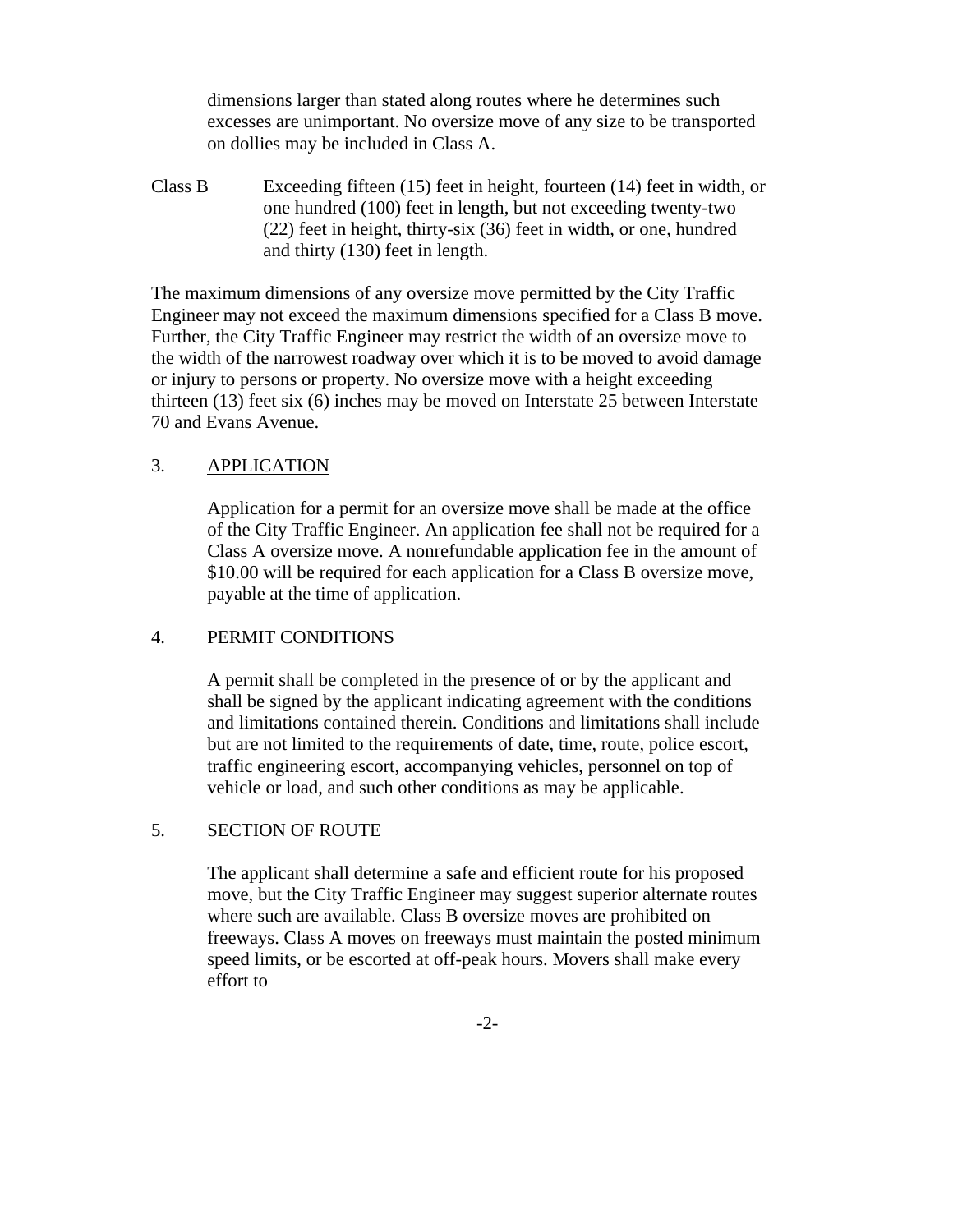select a route as direct as possible between origin and destination. Routes shall avoid congested areas and residential areas wherever possible. The City Traffic Engineer will look with disfavor on routes selected in Denver where neither origin or destination is in the city.

### 6. SELECTION OF MOVING HOURS

Class A oversize moves normally may be conducted on any day and at any hour; however, the City Traffic Engineer may designate specific hours if he determines that this is necessary. Class B oversize moves may be conducted on any day but only between the hours of 12:01 a.m. and 6:00 a.m. An oversize move shall not leave a site if an insufficient number of hours remains to reach the new site or leave the City by 6:00 a.m.

# 7. SELECTION OF MOVING DATE

The applicant at the time of application may elect to defer the selection of a moving date. In this event, any further action by the City Traffic Engineer after his investigation shall await the selection of a moving date by the applicant.

# 8. INVESTIGATION PERIOD

An investigation period to allow the City Traffic Engineer to inspect a proposed oversize move and its proposed route shall begin at the hour of application in the off ice of the City Traffic Engineer and shall expire at the same hour of the day two (2) working days later. Any part or all of the investigation period may be waived by the City Traffic Engineer when the investigation is completed.

## 9. DENIAL OF PERMIT

The City Traffic Engineer may refuse to issue a permit for an oversize move if the conditions under which or the route over which the oversize move is to be made indicate to him that such move may be unsafe.

## 10. ISSUANCE OF PERMIT

An oversize moving permit shall be issued when a moving date has been selected by the applicant and when the City Traffic Engineer has approved and signed the permit, but said permit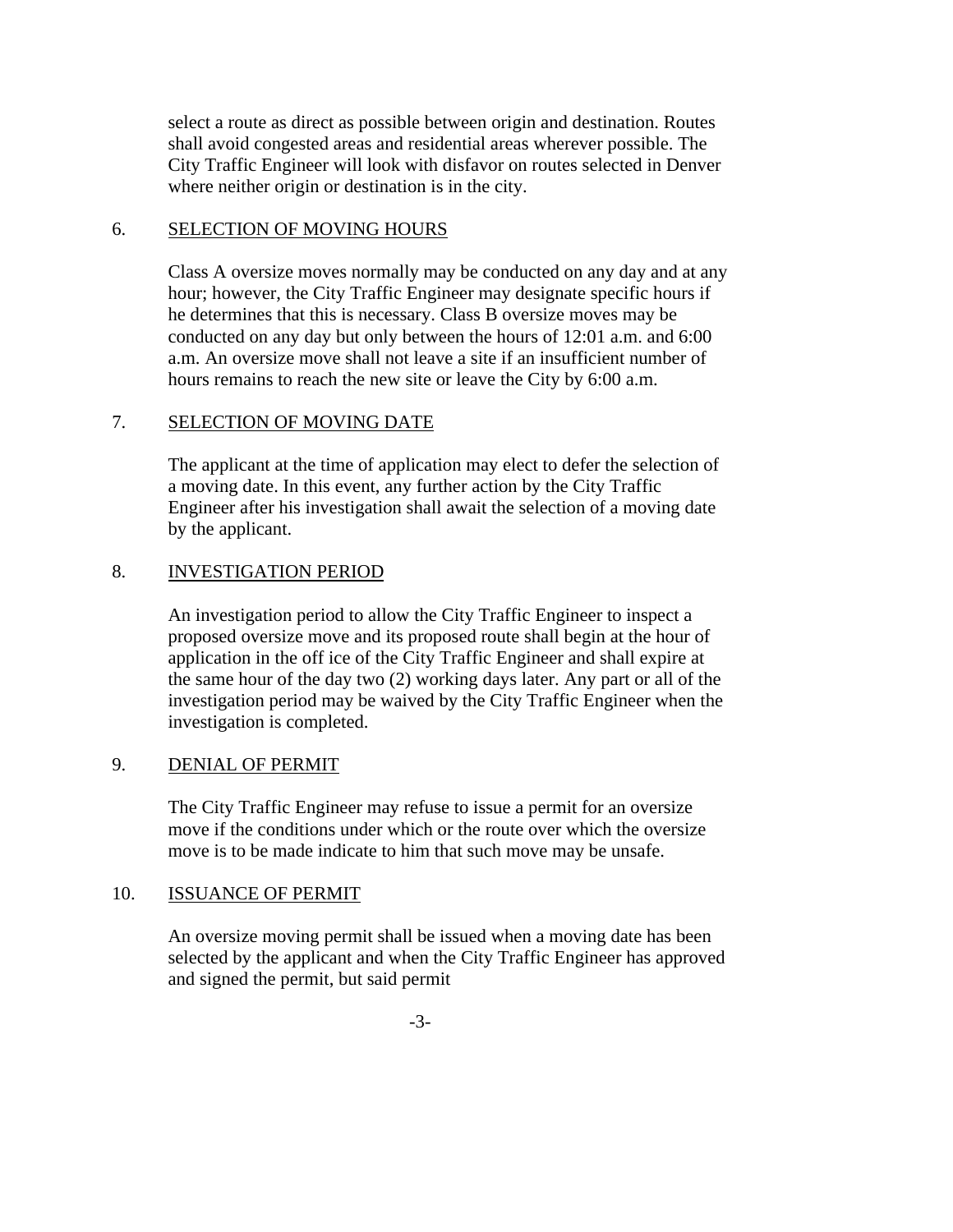shall not become effective until after the expiration of the required waiting period.

### 11. DISTRIBUTION OF PERMIT

At the time of issuance of the permit, copies shall be distributed to all affected agencies for their information. The determination of which agencies are or might be affected, shall be made by the City Traffic Engineer.

## 12. WAITING PERIOD

The moving date selected by the applicant must provide for a waiting period of five (5) working days for Class B oversize moves. The waiting period shall begin at the hour when the permit is signed by the City Traffic Engineer or when the applicant selects a moving date, whichever is later. The waiting period shall expire at the same hour of the day five (5) working days later and the oversize move may be conducted during a specified 12:01 a.m. to 6:00 a.m. period thereafter. The waiting period shall allow all affected agencies to prepare for the proposed oversize move. No waiting period shall be required for a Class A oversize moves.

# 13. WAIVER OF WAITING PERIOD

An applicant who wishes to move a Class B oversize move before expiration of the waiting period may request permission from the City Traffic Engineer to distribute the copies to all affected agencies himself . In this event, the permit will not be signed by the City Traffic Engineer until the applicant submits the signed acknowledgement of the designated officials of all affected agencies acknowledging notification of a specific early moving date and waiving any further notification of the oversize move. If this is accomplished by the applicant, the City Traffic Engineer will waive the remaining waiting period and will sign and issue the oversize moving permit without additional notification or distribution of copies.

## 14. HEARING BY CITY TRAFFIC ENGINEER

If the City Traffic Engineer refuses to issue a permit for an oversize move, or if any affected agency indicates dissatisfaction with a proposed oversize move, the applicant or the affected agency may request the City Traffic Engineer to hold a hearing to resolve such problems. The City Traffic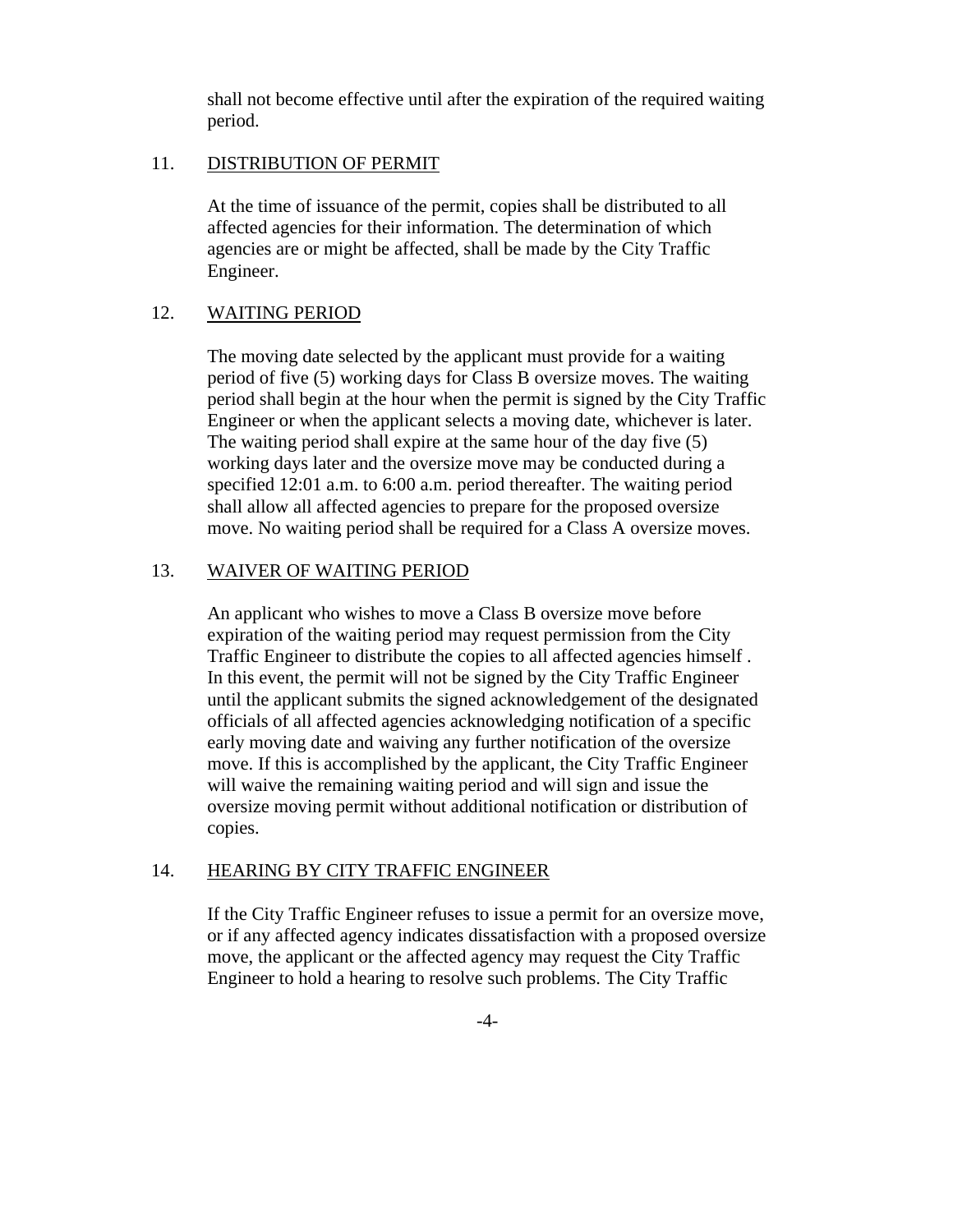Engineer shall take such action as he deems appropriate upon hearing from all concerned.

#### 15. PERMIT AMENDMENT

A permit form. may be amended by the applicant until it has been signed by the City Traffic Engineer and distributed to the affected agencies. After that time, any change of route, time, date, or description of the oversize move will require that a new permit be issued.

#### 16. CONDUCT OF OVERSIZE MOVE

The permittee is expected to conduct his move with full regard for the safety of all persons and property, both public and private. The issuance of a moving permit shall not excuse the permittee from damage or injury which occurs as a result of the oversize move. Along the route, permittee must either provide protection for all elements of the public right-of-way or shall restore or cause to be restored any damaged element to original condition immediately after passage of the oversize move.

#### 17. EXPIRATION OF PERMIT

An oversize moving permit shall automatically expire at the end of the moving hours shown on said permit. Permits which could not be used for any reason may be re-issued by the City Traffic Engineer for a later moving date, provided that the applicant follows the procedure for waiver of the waiting period outlined in paragraph 13.

#### 18. POLICE ESCORT REQUIREMENTS

A police escort shall be required for all Class B oversize moves, for Class A oversize moves which cannot maintain the minimum speed specified Section 54-721 of the Revised Municipal Code, and for other Class A oversize moves where the City Traffic Engineer determines that a police escort is necessary. Two (2) officers and two (2) vehicles shall be required as a minimum for Class B oversize moves, and one (1) officer and one (1) vehicle shall be required as a minimum where specified for Class A oversize moves, and one (1) officer and (1) vehicle shall be required as a minimum where specified for Class A oversize moves. The City Traffic Engineer may require additional police escort officers and vehicles where he determines that they are necessary. The police escort shall consist of persons authorized by the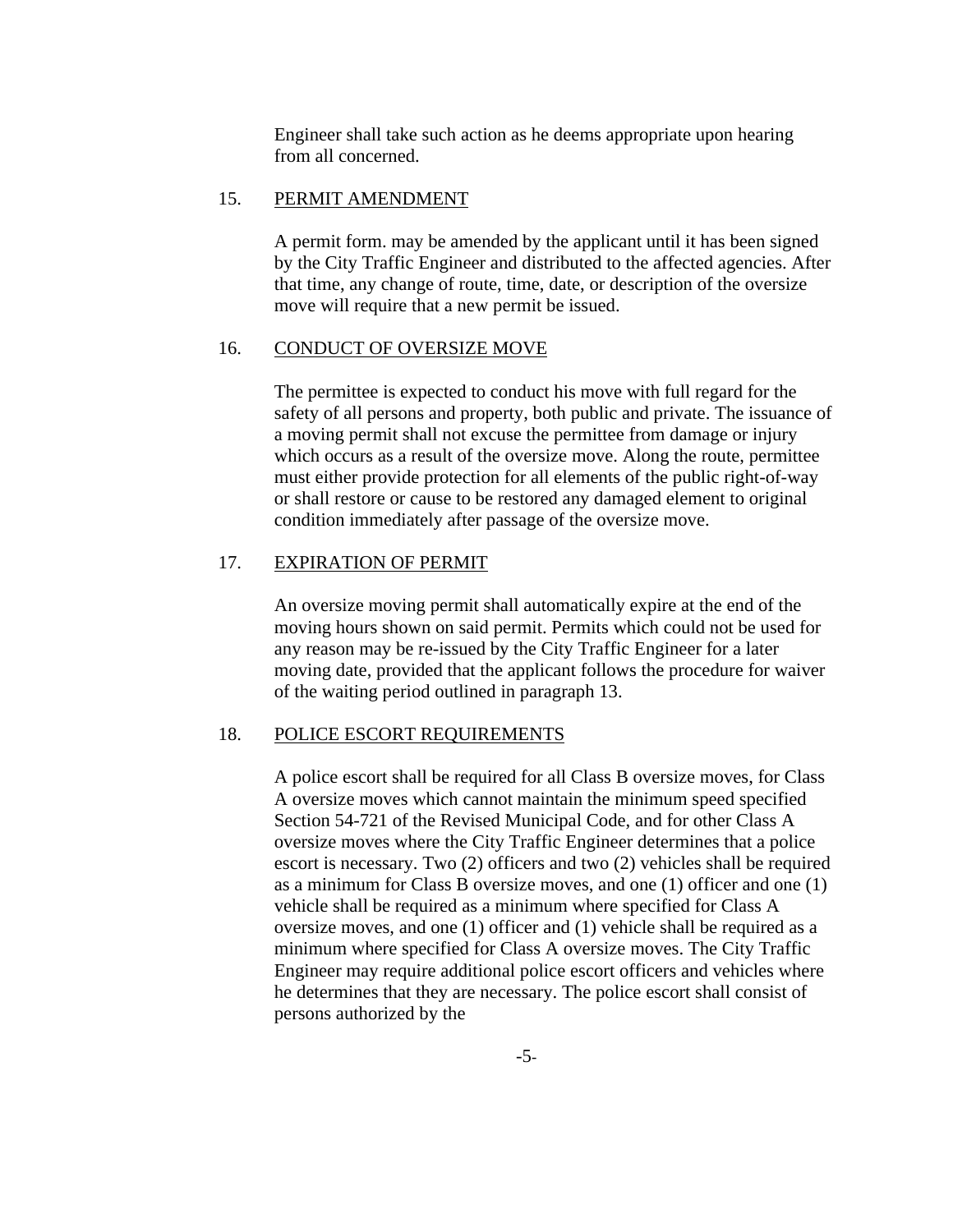Manager of Safety and vehicles which are equipped with warning lights equivalent to those used by the Denver Police Department.

### 19. DUTIES OF POLICE ESCORT

The police escort officer shall direct traffic to minimize the hazard created by the oversize move, and shall ascertain that the oversize move proceeds according to the conditions and limitations of the permit.

## 20. AUTHORITY OF POLICE ESCORT

The police escort officer shall have the authority without notice to cancel a permit, to stop an oversize move, and to order it removed from the public right-of -way in the event that he determines that the conditions and limitations of the permit are not observed or public safety is endangered.

### 21. COMPENSATION FOR POLICE ESCORT

The permittee shall engage and compensate the police escort officers at a rate established by the Denver Police Department.

### 22. TRAFFIC ENGINEERING ESCORT REQUIREMENTS

A traffic engineering escort, consisting of a traffic signal truck and an operator designated by the City Traffic Engineer may be required for oversize moves which are routed through intersections with traffic signal control or along routes with overhead traffic signs. One (1) traffic signal truck and one (1) operator shall be required as a minimum where specified, but the City Traffic Engineer may require additional traffic engineering escort trucks and operators where he determines that they are necessary.

## 23. DUTIES OF TRAFFIC ENGINEERING ESCORT

The traffic engineering escort shall assist the police escort in making certain that the oversize move proceeds according to the conditions and limitations of the permit, shall observe and report damages to public property and shall repair damages to traffic signs and traffic signals as necessary immediately upon passage of the oversize move.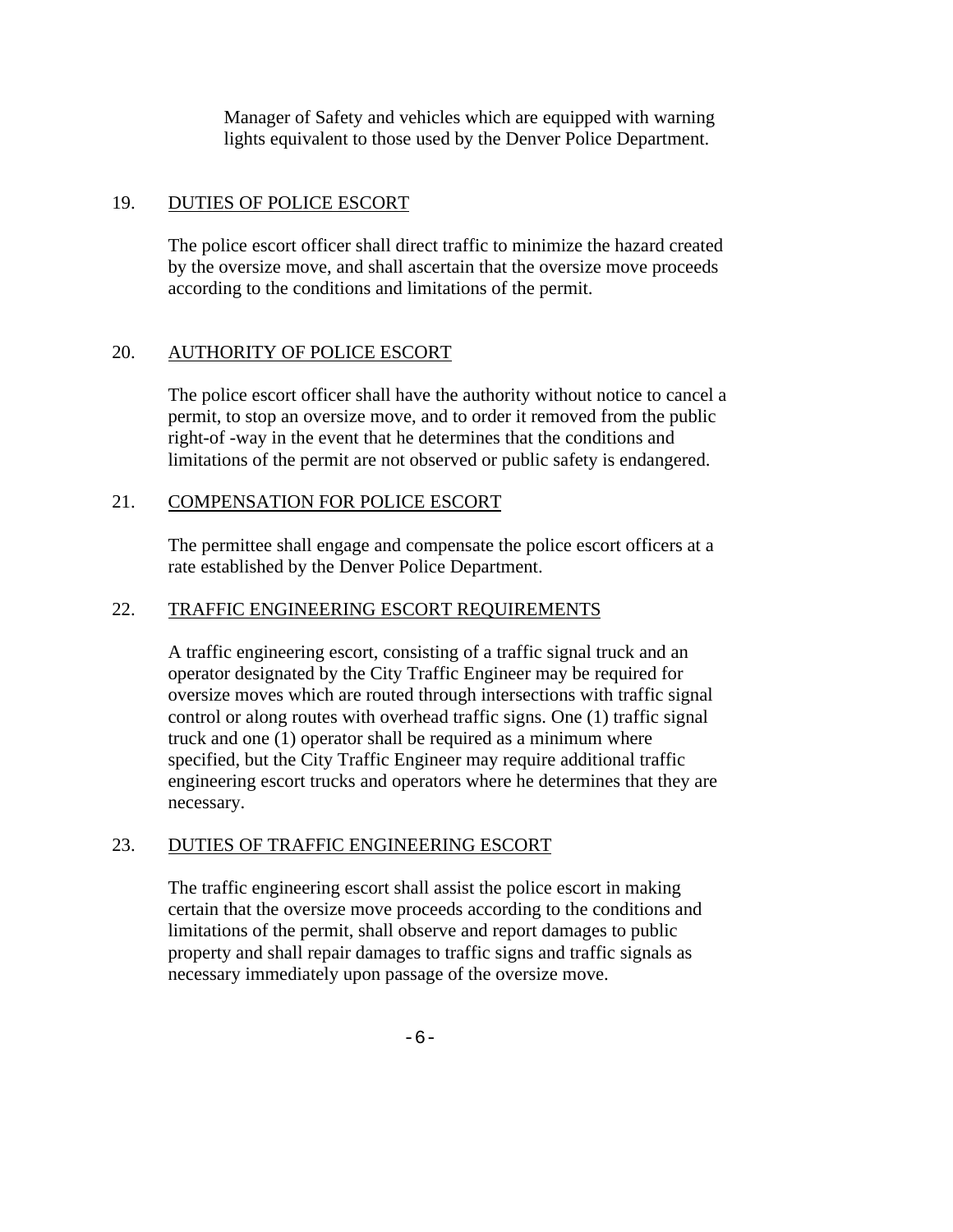## 24. COMPENSATION FOR TRAFFIC ENGINEERING ESCORT

The cost of the traffic engineering escort shall be charged to the permittee by the City Traffic Engineer at a rate equal to the cost of staff, materials, vehicles, and overhead.

### 25. BILLING FOR COST OF ESCORT AND DAMAGES

The City Traffic Engineer shall submit a statement of costs for each oversize move to the permittee. The statement of costs for each oversize move to the permittee. The statement will include the costs of traffic engineering escort staff and vehicles, and the costs of labor and/or materials used in repairing damages to traffic control devices along the route. The costs of the oversize move will be due and payable within 30 days of the mailing of a statement by the City Traffic Engineer.

## 26. STREET CLOSURE

Any work requiring that a street be partially or fully closed, other than in the progress of the actual oversize move, shall require a separate Street Occupancy Permit. Arrangements for such street closure shall be made at the same time as the permit application is made for the oversize move.

## 27. REMOVAL OF PARKED VEHICLES

A permittee may request approval from the City Traffic Engineer and the Police Department to prohibit parking to facilitate an oversize move. Upon such approval, the permittee shall place or have placed at his expense approved parking prohibition signs with yellow flashers at no more than 150 foot intervals. Such signs shall be placed no later than noon of the day preceding an oversize move. If such signs have not been observed during the hours immediately preceding the move, the permittee shall request assistance from on-duty police officers. In no event may the permittee undertake to enforce the parking regulations himself.

## 28. ANNUAL OVERSIZE MOVING PERMITS

The City Traffic Engineer may issue on written request annual oversize moving permits for vehicles, equipment, or loads which fall within the dimensions of Class A. Annual permits shall be valid only on streets not prohibited to trucks or on streets not prohibited to trucks of certain size under the provisions of 54-647 of the Revised Municipal Code. Annual